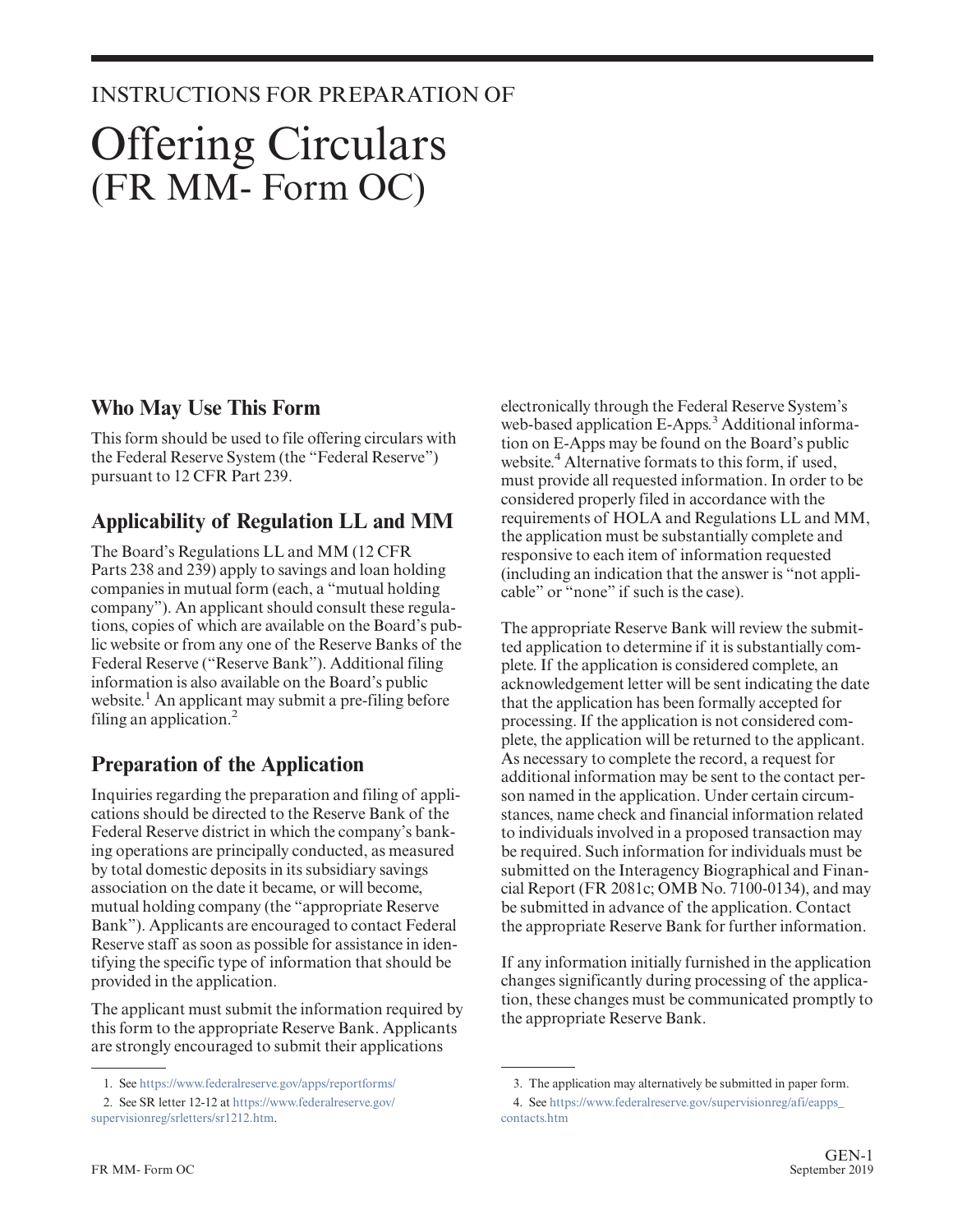# General Instructions

# **Confidentiality**

Under the provisions of the Freedom of Information Act (the "FOIA"—5 U.S.C. § 552), the application is a public document and available to the public upon request. Once submitted, an application becomes a record of the Board and may be requested by any member of the public. Board records generally must be disclosed unless they are determined to fall, in whole or in part, within the scope of one or more of the FOIA exemptions from disclosure. See 5 U.S.C. § 552(b)(l)-(9).

The exempt categories include (but are not limited to) "trade secrets and commercial or financial information obtained from a person and privileged or confidential" (exemption 4), and information that, if disclosed, "would constitute a clearly unwarranted invasion of personal privacy" (exemption 6). An applicant may request confidential treatment for any information, submitted in or in connection with the application, that the applicant believes is exempt from disclosure under the FOIA. For example, if the applicant is of the opinion that disclosure of commercial or financial information would likely result in substantial harm to its competitive position or that of its subsidiaries, or that disclosure of information of a personal nature would result in a clearly unwarranted invasion of personal privacy, confidential treatment of such information may be requested.

Any request for confidential treatment must be submitted in writing concurrently with the filing of the application (or subsequent related submissions), and must discuss in detail the justification for confidential treatment. Such justification must be provided for each portion of the application (or related submissions) for which confidential treatment is requested. Applicant's reasons for requesting confidentiality must specifically describe the harm that would result from public release of the information. A statement simply indicating that the information would result in competitive harm or that it is personal in nature is not sufficient. (A claim that disclosure would violate the law or policy of a foreign country is not, in and of itself, sufficient to exempt information from disclosure. The applicant must demonstrate that disclosure would fall within the scope of one or more of the FOIA exemptions from disclosure.) The applicant must follow the steps outlined immediately below, and certify in the application (or related submissions) that these steps have been followed.

Information for which confidential treatment is requested should be: (1) specifically identified in the public portion of the application (by reference to the confidential section); (2) separately bound; and (3) labeled "CONFIDENTIAL."

With respect to applications that include information regarding an individual or individuals associated with the proposed transaction, the Board expects the applicant to certify that it has obtained the consent of the individual(s) to public release of such information prior to its submission to the Board or, in the absence of such consent, to submit (or ensure that the individual(s) submit(s)) a timely request for confidential treatment of the information in accordance with these instructions. Information submitted directly by an individual or individuals will become part of the relevant application record, and, accordingly, will be a Board record subject to being requested by any member of the public under FOIA.

The Federal Reserve will determine whether information submitted as confidential will be so treated and will advise the applicant of any decision to make available to the public information labeled "CONFIDEN-TIAL." However, it shall be understood that, without prior notice to the applicant, the Board may disclose or comment on any of the contents of the application in an Order or Statement issued by the Board in connection with its decision on the application. The Board's staff normally will notify the applicant in the course of the review process that such information may need to be disclosed in connection with the Board's action on the application.

For further information on the procedures for requesting confidential treatment and the Board's procedures for addressing such requests, consult the Board's Rules Regarding Availability of Information, 12 CFR Part 261, including 12 CFR 261.15, which governs requests for confidential treatment.

#### **Supporting Information**

The Federal Reserve specifically reserves the right to require the filing of additional statements and information. The questions in the application are not intended to limit an applicant's presentation. An applicant bears the full burden for presenting and documenting a case that meets the statutory criteria for

GEN-2<br>September 2019